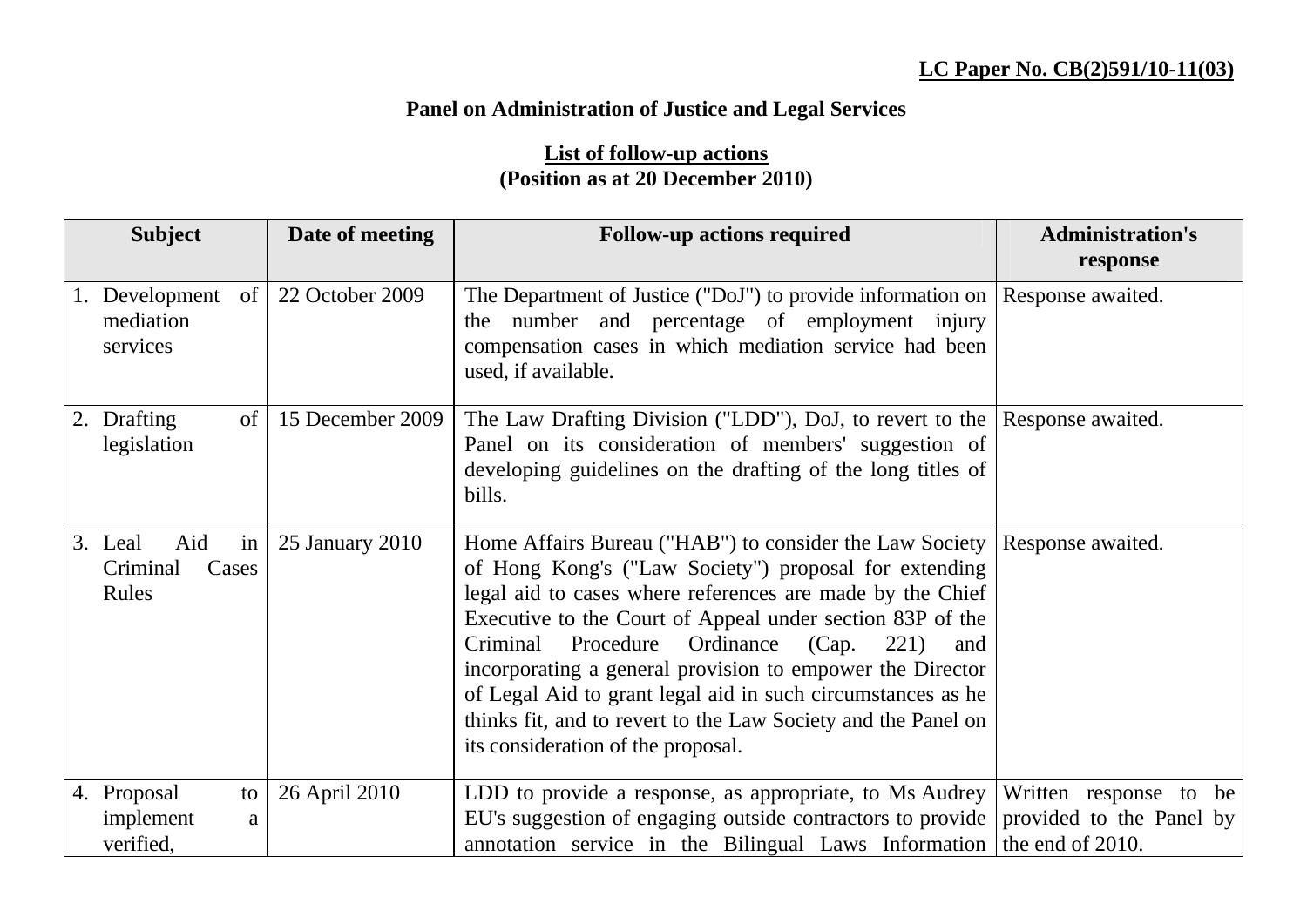| <b>Subject</b>                                                                        | Date of meeting | <b>Follow-up actions required</b>                                                                                                                                                                                                                                                                                                                   | <b>Administration's</b><br>response                                                                                                                                                                                                                             |
|---------------------------------------------------------------------------------------|-----------------|-----------------------------------------------------------------------------------------------------------------------------------------------------------------------------------------------------------------------------------------------------------------------------------------------------------------------------------------------------|-----------------------------------------------------------------------------------------------------------------------------------------------------------------------------------------------------------------------------------------------------------------|
| authenticated and<br>searchable<br>electronic<br>database of Hong<br>Kong legislation |                 | System.                                                                                                                                                                                                                                                                                                                                             |                                                                                                                                                                                                                                                                 |
| 5. Five-yearly<br>review of<br>the<br>criteria<br>for                                 | 24 May 2010     | The Legal Aid Services Council ("LASC") to revert to the<br>Panel on -                                                                                                                                                                                                                                                                              |                                                                                                                                                                                                                                                                 |
| assessing<br>the<br>financial<br>eligibility<br>of<br>aid<br>legal<br>applicants      |                 | the outcome of the study by its Interest Group on<br>(a)<br>Scope of Legal Aid on expansion of the<br>Supplementary Legal Aid<br>Scheme ("SLAS"),<br>including the feasibility of setting up a Second-tier<br>SLAS to further improve legal aid service, in about<br>six months' time; and<br>its recommendations on how assistance could be<br>(b) | The report on the study<br>conducted by the Interest<br>Group<br>and<br>the<br>recommendations<br>of<br>LASC on expansion of the<br>scope of SLAS<br>were<br>issued to members vide LC<br>Paper<br>Nos.<br>$CB(2)570/10-11$ (02)<br>and<br>$(01)$ respectively. |
|                                                                                       |                 | provided to employees in obtaining legal aid in<br>employer insolvency cases and in recovery of wages.                                                                                                                                                                                                                                              | Response awaited.                                                                                                                                                                                                                                               |
| 6. Trial<br>in<br>the<br><b>District Court</b>                                        | 28 June 2010    | DoJ to discuss with the two legal professional bodies on the<br>viability of giving defendants the right to elect a jury trial<br>and report to the Panel on the progress of the discussion in<br>due course.                                                                                                                                       | DoJ will revert to the<br>Panel<br>in<br>the<br>second<br>quarter of 2011.                                                                                                                                                                                      |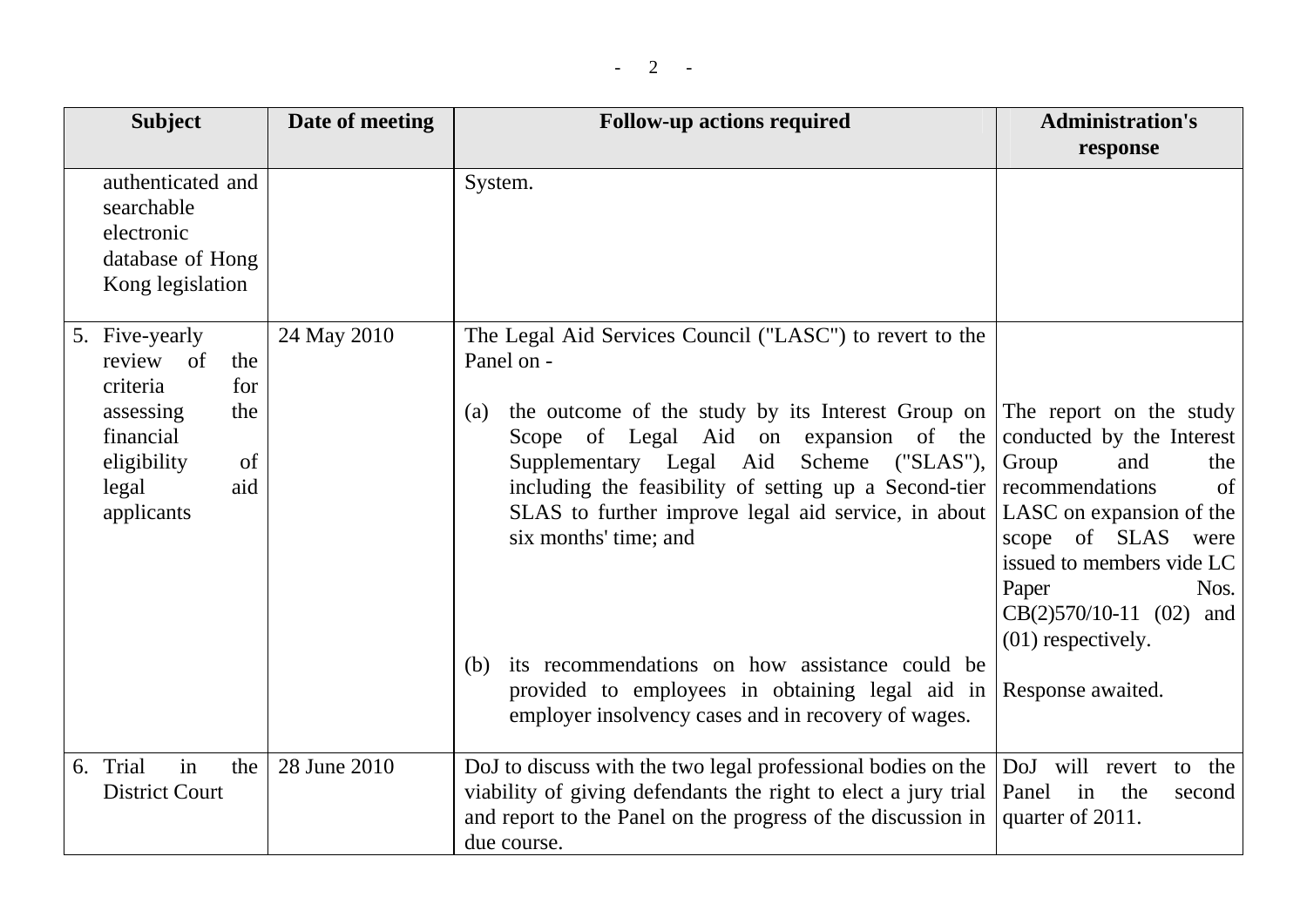| <b>Subject</b>                                                                                                                                                                                          | Date of meeting             | <b>Follow-up actions required</b>                                                                                                                                                                                                                                                                                                                                                                                                                                                                 | <b>Administration's</b><br>response                                                                      |
|---------------------------------------------------------------------------------------------------------------------------------------------------------------------------------------------------------|-----------------------------|---------------------------------------------------------------------------------------------------------------------------------------------------------------------------------------------------------------------------------------------------------------------------------------------------------------------------------------------------------------------------------------------------------------------------------------------------------------------------------------------------|----------------------------------------------------------------------------------------------------------|
| 7. Five-yearly<br>review of<br>the<br>for<br>criteria<br>assessing<br>the<br>financial<br>eligibility of legal<br>aid applicants                                                                        | 21 July 2010                | HAB to consult the relevant parties, including DoJ, the<br>Judiciary, the Labour and Welfare Bureau and the Legal<br>Aid Department ("LAD"), on the views and suggestions<br>raised by the Chairman and Members regarding measures<br>to assist employees in wage claims and revert to the Panel<br>in due course.                                                                                                                                                                                | Response awaited.                                                                                        |
| 8. Proposed creation<br>of a new rank of<br>Assistant<br>Principal<br>Government<br>Counsel<br>("APGC")<br>(Directorate)<br>$(Legal)$ 1)<br>and<br>creation of posts<br>in the Department<br>of Justice | 22 November 2010   DoJ to - | provide a breakdown on the cost of the staffing<br>(a)<br>proposal;<br>provide information on its workload statistics in the<br>(b)<br>past years; and<br>explain in its paper to be submitted to the<br>(c)<br>Establishment Subcommittee the need to create one<br>APGC post in the Legal Policy Division to handle<br>appeals by torture claimants following its earlier<br>funding request for the creation of another Directorate<br>post to deal with workload arising from torture claims. | Response awaited                                                                                         |
| 9. Progress<br>of<br>review of SLAS                                                                                                                                                                     | 22 November 2010            | The Judiciary Administration ("JA") to provide the<br>following information in the past three years<br>the respective number and percentage of civil and<br>(a)                                                                                                                                                                                                                                                                                                                                   | JA's response was issued<br>to members vide LC Paper<br>No. $CB(2)571/10-11(01)$<br>on 14 December 2010. |